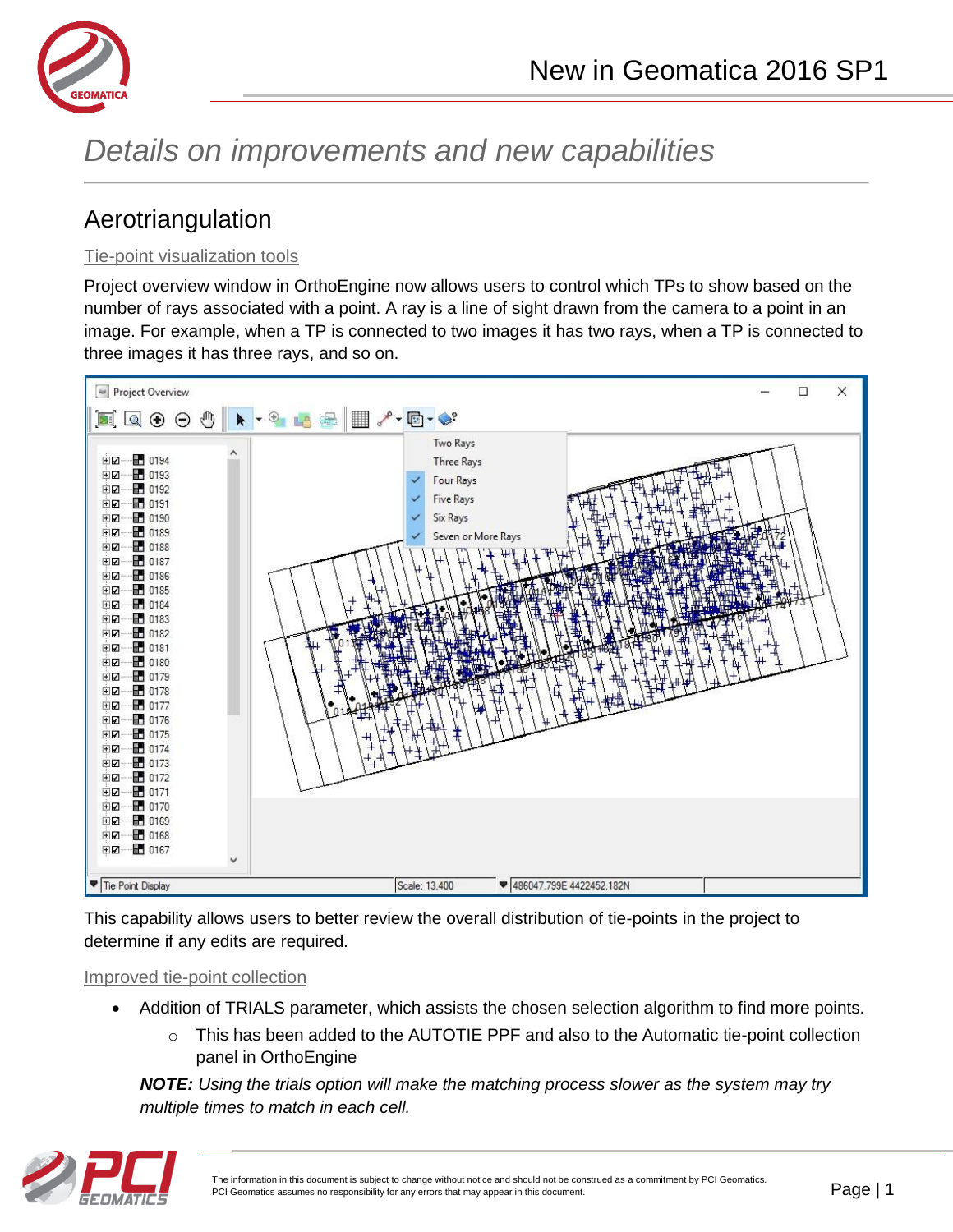

#### Aerial Camera Bundle Adjustment

- Calculations now include the ability to correct for:
	- o Earth curvature
	- o Atmospheric refraction

These changes have been added to the OrthoEngine Camera Calibration panel and also to the OEBUNDLEOPT PPF

### Sensor Support Updates

The following sensors are newly supported:

• Sentinel-2: GDB support added for all Level 1C data downloaded from ESA or USGS. GDB support has also added for Level 2A datasets (imagery channels only, not thematic layers)



 Resourcesat-2: Including orbital metadata, GCP segments and atmospheric correction compatibility for AWIFS, LISS3, and LISS4 data